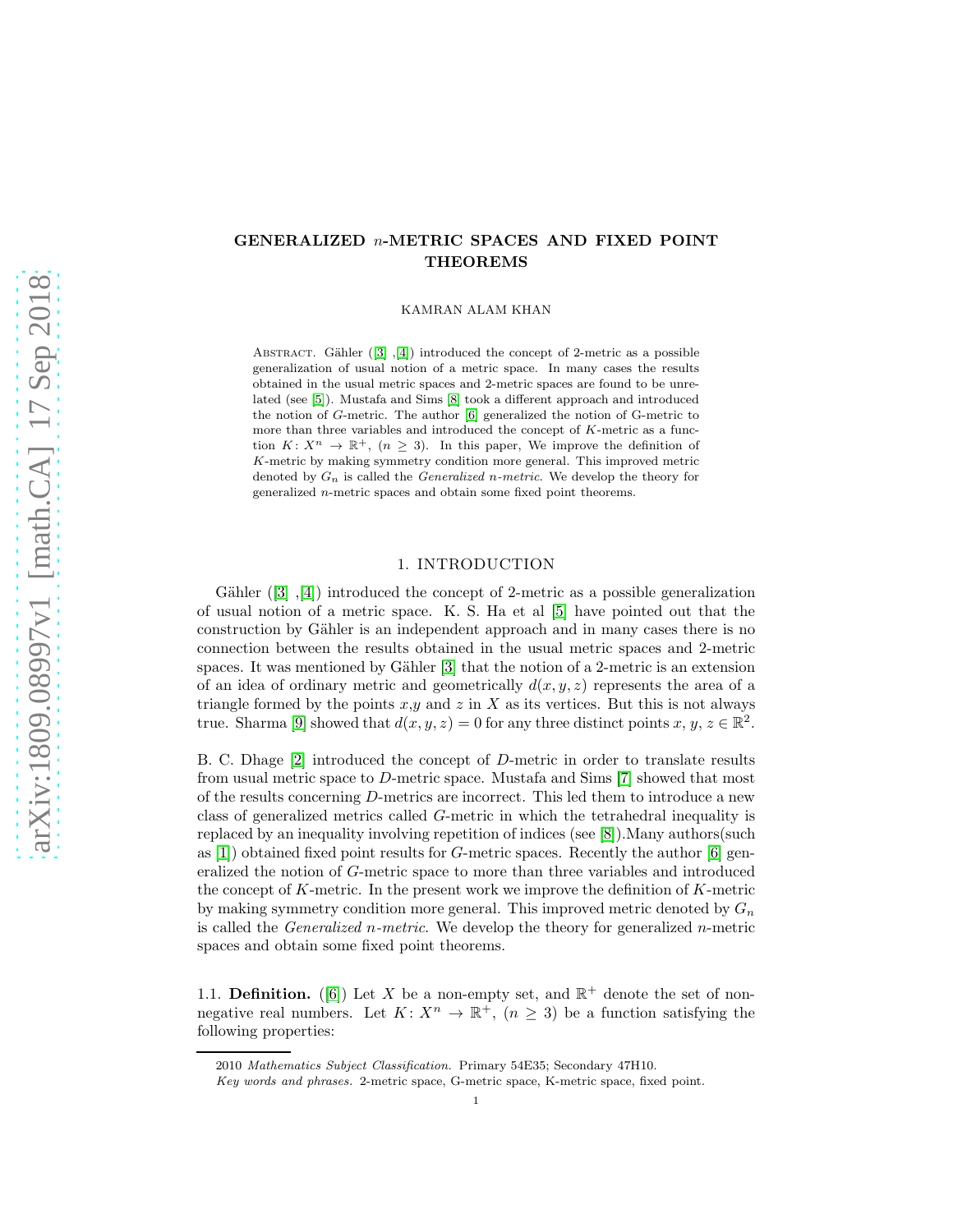- $[K 1 \mid K(x_1, x_2, ..., x_n) = 0 \text{ if } x_1 = x_2 = \cdots = x_n,$
- $[K 2] K(x_1, x_1, ..., x_1, x_2) > 0$  for all  $x_1, x_2 \in X$  with  $x_1 \neq x_2$ ,
- $[K 3] K(x_1, x_1, ..., x_1, x_2) \leq K(x_1, x_2, ..., x_n)$  for all  $x_1, x_2, ..., x_n \in X$  with the condition that any two of the points  $x_2, \dots, x_n$  are distinct,
- $[K 4 \mid K(x_1, x_2, ..., x_n) = K(x_{\pi^{r}(1)}, x_{\pi^{r}(2)}, ..., x_{\pi^{r}(n)})$ , for all  $x_1, x_2, ..., x_n \in X$ and a permutation  $\pi$  of  $\{1, 2, ...n\}$  such that  $\pi(s) = s + 1$  for all  $1 \leq s < n$ ,  $\pi(n) = 1$  and for all  $r \in \mathbb{N}$ ,
- $[K 5 \nvert K(x_1, x_2, ..., x_n) \leq K(x_1, x_{n+1}, ..., x_{n+1}) + K(x_{n+1}, x_2, ..., x_n)$  for all  $x_1, x_2, ..., x_n, x_{n+1} \in X.$

Then the function K is called a K-metric on X, and the pair  $(X, K)$  a K-metric space.

1.1.1. Example. Let R denote the set of all real numbers. Define a function  $\rho \colon \mathbb{R}^n \to \mathbb{R}^+$ ,  $(n \geq 3)$  by

$$
\rho(x_1, x_2, \ldots, x_n) = \max\{|x_1 - x_2|, \ldots, |x_{n-1} - x_n|, |x_n - x_1|\}
$$

for all  $x_1, x_2, ..., x_n \in \mathbb{R}$ . Then  $(\mathbb{R}, \rho)$  is a K-metric space.

1.1.2. Example. For any metric space  $(X, d)$ , the following functions define Kmetrics on X:

(1)  $K_1^d(x_1, x_2, ..., x_n) = \frac{1}{n} \left[ \sum_{r=1}^{n-1} d(x_r, x_{r+1}) + d(x_n, x_1) \right],$ (2)  $K_2^d(x_1, x_2, ..., x_n) = \max\{d(x_1, x_2), d(x_2, x_3), ..., d(x_{n-1}, x_n), d(x_n, x_1)\}.$ 

Geometrically the K-metric represents the notion of the perimeter of an oriented polygon with vertices  $x_1, x_2, ..., x_n$ . Here we observe that the condition of symmetry is not satisfied in general as in  $G$ -metric. Thus the notion of a  $K$ -metric is not a straight forward translation of the concept of  $G$ -metric. Now we introduce an  $n$ point analogue of G-metric as follows.

## 2. main results

2.1. **Definition.** Let X be a non-empty set, and  $\mathbb{R}^+$  denote the set of non-negative real numbers. Let  $G_n: X^n \to \mathbb{R}^+,$   $(n \geq 3)$  be a function satisfying the following properties:

- [G 1 ]  $G_n(x_1, x_2, ..., x_n) = 0$  if  $x_1 = x_2 = ... = x_n$ ,
- $[G 2]$   $G_n(x_1, x_1, ..., x_1, x_2) > 0$  for all  $x_1, x_2 \in X$  with  $x_1 \neq x_2$ ,
- $[G 3]$   $G_n(x_1, x_1, ..., x_1, x_2) \leq G_n(x_1, x_2, ..., x_n)$  for all  $x_1, x_2, ..., x_n \in X$  with the condition that any two of the points  $x_2, \dots, x_n$  are distinct,
- $[G 4]$   $G_n(x_1, x_2, ..., x_n) = G_n(x_{\pi(1)}, x_{\pi(2)}, ..., x_{\pi(n)})$ , for all  $x_1, x_2, ..., x_n \in X$ and every permutation  $\pi$  of  $\{1, 2, \ldots n\}$ ,
- $[G 5 \mid G_n(x_1, x_2, ..., x_n) \le G_n(x_1, x_{n+1}, ..., x_{n+1}) + G_n(x_{n+1}, x_2, ..., x_n)$  for all  $x_1, x_2, ..., x_n, x_{n+1} \in X$ .

Then the function  $G_n$  is called a *Generalized n-metric* on X, and the pair  $(X, G_n)$ a Generalized n-metric space.

From now on we always have  $n \geq 3$  for  $(X, G_n)$  to be a generalized *n*-metric space.

2.1.1. *Example*. Define a function  $\rho \colon \mathbb{R}^n \to \mathbb{R}^+, (n \geq 3)$  by

$$
\rho(x_1, x_2, \dots, x_n) = \max\{|x_r - x_s| : r, s \in \{1, 2, \dots n\}, r \neq s\}
$$

for all  $x_1, x_2, ..., x_n \in X$ . Then  $(\mathbb{R}, \rho)$  is a generalized *n*-metric space.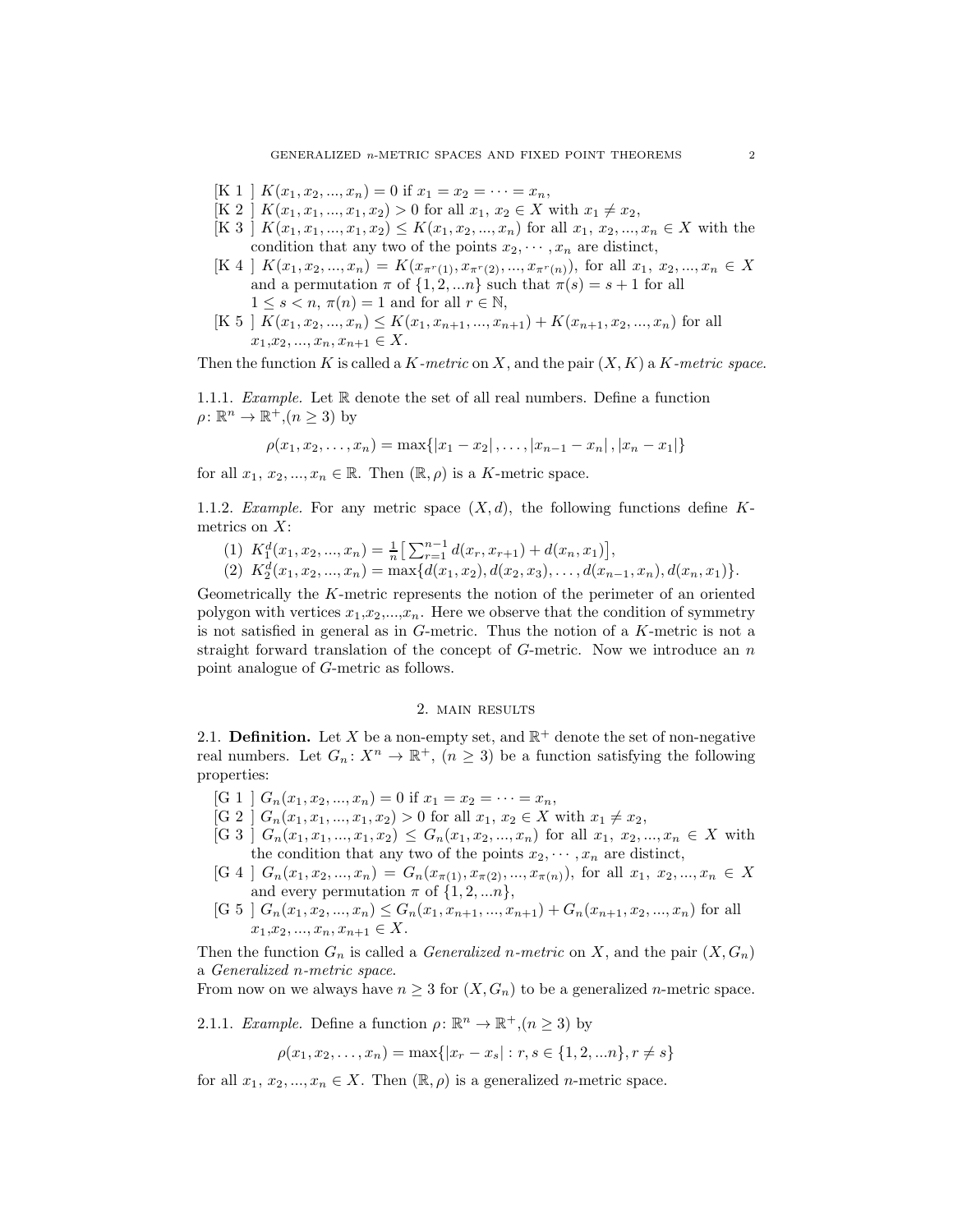<span id="page-2-0"></span>2.1.2. Example. For any metric space  $(X, d)$ , the following functions define generalized *n*-metrics on  $X$ :

- (1)  $K_1^d(x_1, x_2, ..., x_n) = \sum_r \sum_s d(x_r, x_s),$
- (2)  $K_2^d(x_1, x_2, ..., x_n) = \max\{d(x_r, x_s): r, s \in \{1, 2, ..., n\}, r \neq s\}.$

<span id="page-2-2"></span>**Proposition 2.1.** Let  $G_n: X^n \to \mathbb{R}^+, (n \geq 3)$  be a generalized *n*-metric defined on X, then for  $x,y \in X$  we have

<span id="page-2-1"></span>
$$
G_n(x, y, y, \dots, y) \le (n-1)G_n(y, x, x, \dots, x)
$$
\n(2.2)

*Proof.* Using [G 5] it is trivial to prove the result.

2.2. **Definition.** Let  $(X, G_n)$  be a generalized *n*-metric space, then for  $x_0 \in X, r >$ 0, the  $G_n$ -ball with centre  $x_0$  and radius r is

$$
B_G(x_0, r) = \{ y \in X : G_n(x_0, y, y, \dots, y) < r \}
$$

**Proposition 2.3.** Let  $(X, G_n)$  be a generalized *n*-metric space, then the  $G_n$ -ball is open in  $X$ .

*Proof.* The proof is straightforward.  $\square$ 

Hence the collection of all such balls in  $X$  is closed under arbitrary union and finite intersection and therefore induces a topology on  $X$  called the generalized  $n$ metric topology  $\Im(G_n)$  generated by the generalized *n*-metric on X.

From example [2.1.2](#page-2-0) it is clear that for a given metric we can always define generalized *n*-metrics. The converse is also true for if  $G_n$  is a generalized *n*-metric then we can define a metric  $d_G$  as follows-

$$
d_G(x,y) = G_n(x,y,y,\ldots,y) + G_n(x,x,\ldots,x,y)
$$

**Proposition 2.4.** Let  $B_{d_G}(x, r)$  denote the open ball in the metric space  $(X, d_G)$ and  $B_G(x,r)$  the  $G_n$ -ball in the correponding generalized *n*-metric space  $(X, G_n)$ . Then we have

$$
B_G(x, \frac{r}{n}) \subseteq B_{d_G}(x, r)
$$

*Proof.* Let  $y \in B_G(x, \frac{r}{n})$  then  $G_n(x, y, y, \ldots, y) < \frac{r}{n}$ . From [\(2.2\)](#page-2-1) and [G 4] we have

$$
G_n(x, x, \dots, x, y) \le (n-1)G_n(x, y, y, \dots, y) < (n-1)r/n
$$

Therefore

$$
d_G(x, y) = G_n(x, y, y, \dots, y) + G_n(x, x, \dots, x, y) < \frac{r}{n} + (n - 1)\frac{r}{n} = r
$$

Henc we have  $y \in B_{d_G}(x,r)$  and therefore  $B_G(x, \frac{r}{n}) \subseteq B_{d_G}(x,r)$ 

This indicates that the topology induced by the generalized  $n$ -metric on  $X$  coincides with the metric topology induced by the metric  $d_G$ . Thus every generalized n-metric space is topologically equivalent to a metric space.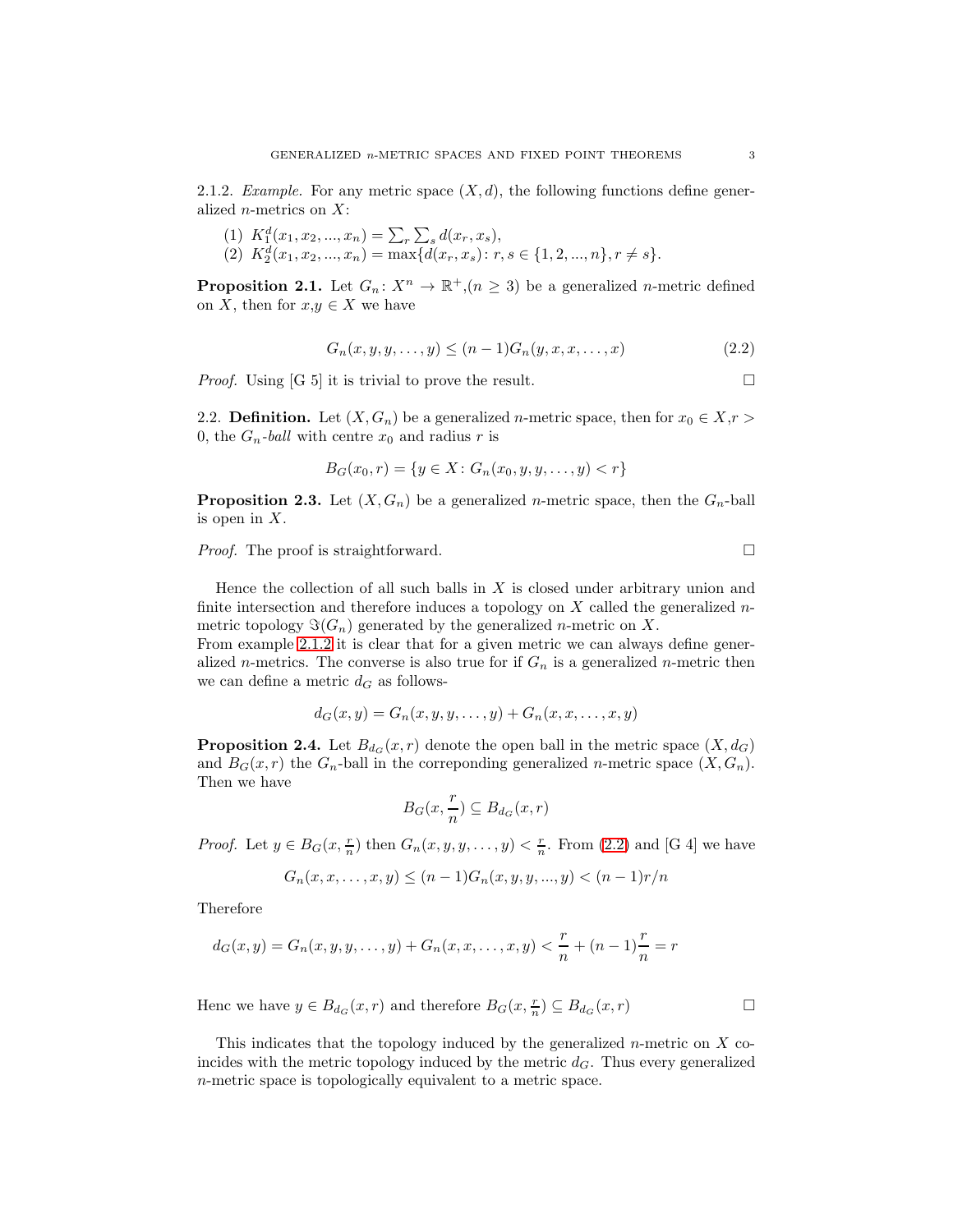2.3. Definition. Let  $(X, G_n)$  be a generalized *n*-metric space. A sequence  $\langle x_m \rangle$ in X is said to be  $G_n$ -convergent if it converges to a point x in the generalized nmetric topology  $\Im(G_n)$  generated by the  $G_n$ -metric on X.

<span id="page-3-2"></span>**Proposition 2.5.** Let  $G_r: X^r \to \mathbb{R}^+$ ,  $(r \geq 3)$  be a generalized *r*-metric defined on X. Then for a sequence  $\langle x_n \rangle$  in X and  $x \in X$  the following are equivalent:

- (1) The sequence  $\langle x_n \rangle$  is  $G_r$ -convergent to x.
- (2)  $d_G(x_n, x) \to 0$  as  $n \to \infty$ .
- (3)  $G_r(x_n, x_n, \ldots, x_n, x) \rightarrow 0$  as  $n \rightarrow \infty$ .
- (4)  $G_r(x_n, x, ..., x) \rightarrow 0$  as  $n \rightarrow \infty$ .

*Proof.* Since the topology induced by the  $G_r$ -metric on X coincides with the metric topology induced by the metric  $d_G$ , hence  $(1) \Leftrightarrow (2)$ . Now

<span id="page-3-0"></span>
$$
d_G(x_n, x) = G_r(x_n, x, \dots, x) + G_r(x_n, x_n, \dots, x_n, x)
$$
\n(2.6)

Hence  $G_r(x_n, x, ..., x) \to 0$  and  $G_r(x_n, x_n, ..., x_n, x) \to 0$  whenever  $d_G(x_n, x) \to 0$ . Thus  $(2) \Rightarrow (3)$  and  $(2) \Rightarrow (4)$ .

From  $(2.2)$  we have

<span id="page-3-1"></span>
$$
G_r(x_n, x, ..., x) \le (r-1)G_r(x, x_n, ..., x_n)
$$
\n(2.7)

Thus  $(3) \Rightarrow (4)$ . Similarly  $(4) \Rightarrow (3)$ . Also from  $(2.6)$  and  $(2.7)$  we have

$$
d_G(x_n, x) \le r G_r(x_n, x_n, ..., x_n, x)
$$
  
Therefore (3)  $\Rightarrow$  (2).

2.4. **Definition.** Let  $(X, G_n^X)$  and  $(Y, G_n^Y)$  be generalized *n*-metric spaces. A function  $f: X \to Y$  is said to be *Generalized n-continuous* at a point  $x \in X$  if  $f^{-1}(B_{G_n^Y}(f(x),r)) \in \Im(G_n^X)$ , for all  $r > 0$ . The function f is said to be generalized  $n$ -continuous if it is generalized  $n$ -continuous at all points of  $X$ .

Since every generalized n-metric space is topologically equivalent to a metric space, hence we have the following result:

<span id="page-3-3"></span>**Proposition 2.8.** Let  $(X, G_n^X)$  and  $(Y, G_n^Y)$  be generalized *n*-metric spaces. A function  $f: X \to Y$  is said to be generalized *n*-continuous at a point  $x \in X$  if and only if it is generalized  $n$ -sequentially continuous at  $x$ ; that is, whenever the sequence  $\langle x_m \rangle$  is  $G_n^X$ -convergent to x, the sequence  $\langle f(x_m) \rangle$  is  $G_n^Y$ -convergent to  $f(x)$ .

**Proposition 2.9.** Let  $(X, G_n)$  be a generalized *n*-metric space, then the function  $G_n(x_1, x_2, \ldots, x_n)$  is jointly continuous in the variables  $x_1, x_2, \ldots, x_n$ .

*Proof.* Let  $\langle x_{m_1} \rangle, \langle x_{m_2} \rangle, \ldots, \langle x_{m_n} \rangle$  be the sequences in the generalized nmetric space  $(X, G_n)$  such that  $x_{m_1} \to x_1, x_{m_2} \to x_2,...,x_{m_n} \to x_n$ . Then by [G 4] and [G 5] we can show that

$$
G_n(x_{m_1}, x_{m_2}, ..., x_{m_n}) - G_n(x_1, x_2, ..., x_n) \le G_n(x_{m_1}, x_1, ..., x_1) + G_n(x_{m_2}, x_2, ..., x_2) + \cdots + G_n(x_{m_n}, x_n, ..., x_n)
$$

Similarly

$$
G_n(x_1, x_2, ..., x_n) - G_n(x_{m_1}, x_{m_2}, ..., x_{m_n}) \le G_n(x_1, x_{m_1}, ..., x_{m_1}) + G_n(x_2, x_{m_2}, ..., x_{m_2}) + \cdots + G_n(x_n, x_{m_n}, ..., x_{m_n})
$$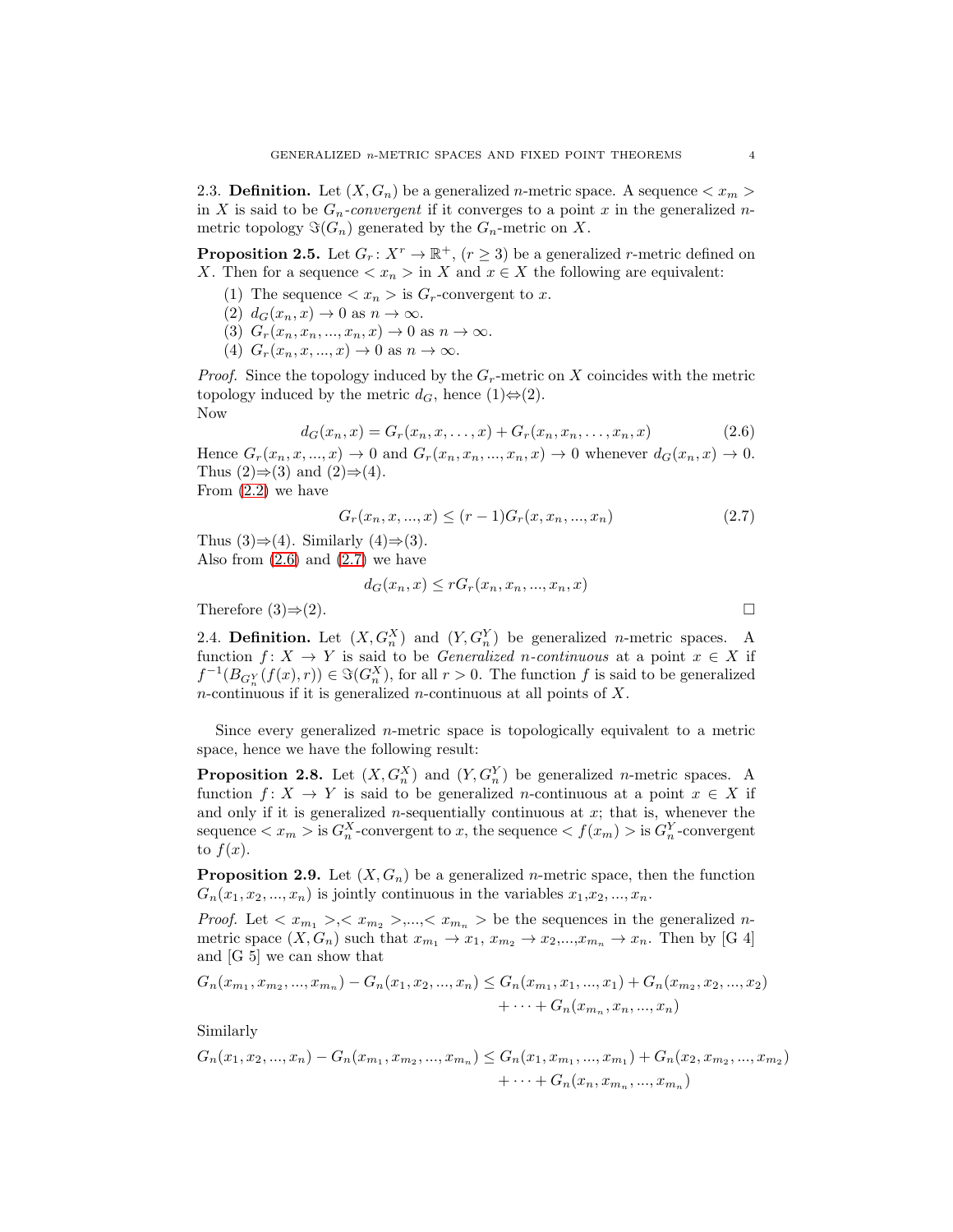Therefore on using [\(2.2\)](#page-2-1) we have

$$
|G_n(x_{m_1}, x_{m_2}, ..., x_{m_n}) - G_n(x_1, x_2, ..., x_n)| \le (n-1) \{ G_n(x_1, x_{m_1}, ..., x_{m_1}) + G_n(x_2, x_{m_2}, ..., x_{m_2}) + \cdots + G_n(x_n, x_{m_n}, ..., x_{m_n}) \}
$$

Making  $m_1 \to \infty$ ,  $m_2 \to \infty$ ,..., $m_n \to \infty$  we have

$$
G_n(x_{m_1}, x_{m_2}, ..., x_{m_n}) \to G_n(x_1, x_2, ..., x_n)
$$

<span id="page-4-0"></span>Hence the result follows.  $\Box$ 

2.5. **Definition.** Let  $(X, G_m)$  be a generalized m-metric space. A sequence  $\langle x_n \rangle$ in X is said to be  $G_m$ -Cauchy if for every  $\epsilon > 0$ , there exists  $N \in \mathbb{N}$  such that

$$
G_m(x_{n_1}, x_{n_2}, ..., x_{n_m}) < \epsilon \text{ for all } n_1, n_2, ..., n_m \ge N
$$

**Proposition 2.10.** Let  $(X, G_m)$  be a generalized m-metric space. A sequence  $\langle x_n \rangle$  in X is  $G_m$ -Cauchy if and only if for every  $\epsilon > 0$ , there exists  $N \in \mathbb{N}$  such that

<span id="page-4-1"></span>
$$
G_m(x_{n_1}, x_{n_2}, ..., x_{n_2}) < \epsilon \text{ for all } n_1, n_2 \ge N \tag{2.11}
$$

*Proof.* If  $\langle x_n \rangle$  is  $G_m$ -Cauchy then the result follows from definition [2.5.](#page-4-0) Conversely suppose that the condition [\(2.11\)](#page-4-1) holds for a sequence  $\langle x_n \rangle$  in X. Then for  $n_1,n_2,n_3 \geq N$  we have from [G 5]

$$
G_m(x_{n_1}, x_{n_2}, x_{n_3}, ..., x_{n_3}) \le G_m(x_{n_1}, x_{n_3}, ..., x_{n_3}) + G_m(x_{n_3}, x_{n_2}, x_{n_3}, ..., x_{n_3})
$$
  

$$
< \epsilon + \epsilon = 2\epsilon
$$

Continuing the above argument, for  $n_1,n_2,...,n_m \geq N$  we have

$$
G_m(x_{n_1}, x_{n_2}, \ldots, x_{n_m}) < (m-1)\epsilon
$$

i.e.  $\langle x_n \rangle$  is  $G_m$ -Cauchy.

**Proposition 2.12.** Every  $G_n$ -convergent sequence in a generalized *n*-metric space is  $G_n$ -Cauchy.

*Proof.* The result follows from proposition [2.5](#page-3-2) and [\(2.11\)](#page-4-1).  $\Box$ 

2.6. **Definition.** A generalized *n*-metric space  $(X, G_n)$  is said to be  $G_n$ -complete if every  $G_n$ -Cauchy sequence in  $(X, G_n)$  is  $G_n$ -convergent in  $(X, G_n)$ .

**Theorem 2.13.** Let  $G_r: X^r \to \mathbb{R}^+, (r \geq 3)$  be a generalized *r*-metric and  $(X, G_r)$ be a  $G_r$ -complete generalized r-metric space. Let f and g be self mappings on X satisfying the following conditions:

- (1)  $f(X) \subseteq g(X)$ ,
- $(2)$  q is continuous,
- (3)  $G_r(f\xi_1, f\xi_2, \ldots, f\xi_r) \leq q G_r(g\xi_1, g\xi_2, \ldots, g\xi_r)$  for every  $\xi_1, \xi_2, \ldots, \xi_r \in X$ and  $0 < q < 1$

Then f and g have a unique common fixed point in X provided f and g commute.

*Proof.* Let  $x_0$  be an arbitrary point in X. Since  $f(X) \subseteq g(X)$  hence there exists a point  $x_1$  such that  $fx_0 = gx_1$ . In general we can choose  $x_{n+1}$  such that  $y_n =$  $fx_n = gx_{n+1}$ . Using (3) we have

$$
G_r(fx_n, fx_{n+1}, \ldots, fx_{n+1}) \leq qG_r(gx_n, gx_{n+1}, \ldots, gx_{n+1}) = qG_r(fx_{n-1}, fx_n, \ldots, fx_n)
$$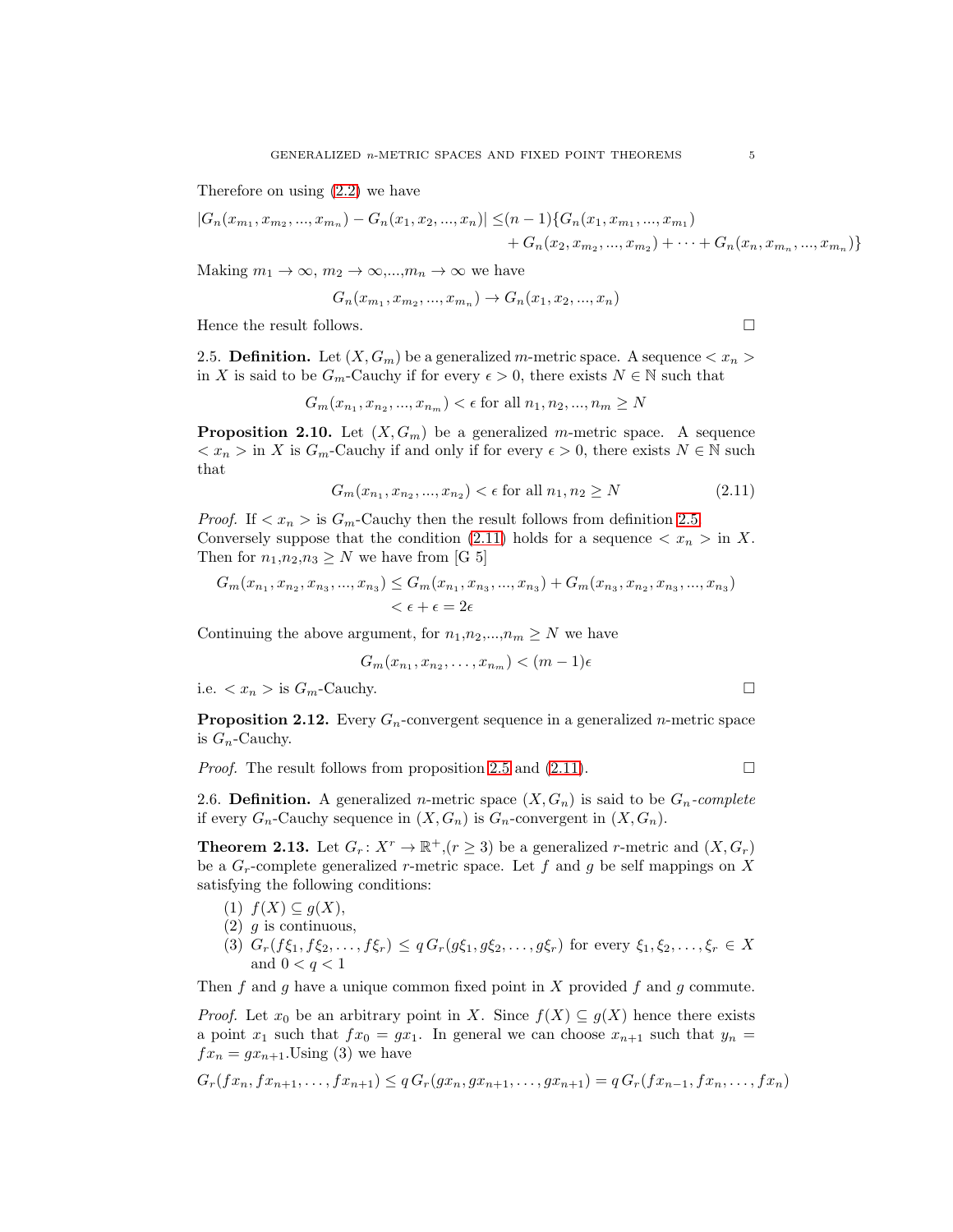Proceeding in above manner we have

$$
G_r(fx_n, fx_{n+1}, \ldots, fx_{n+1}) \le q^n G_r(fx_0, fx_1, \ldots, fx_1)
$$
  
\n
$$
\Rightarrow G_r(y_n, y_{n+1}, \ldots, y_{n+1}) \le q^n G_r(y_0, y_1, \ldots, y_1)
$$

We claim that the sequence  $y_n > \text{in } X$  is  $G_r$ -Cauchy in X. For all natural numbers n and  $m(> n)$  we have from [G 5]

$$
G_r(y_n, y_m, \dots, y_m) \le G_r(y_n, y_{n+1}, \dots, y_{n+1}) + G_r(y_{n+1}, y_{n+2}, \dots, y_{n+2}) + \dots
$$
  

$$
\dots + G_r(y_{m-1}, y_m, \dots, y_m)
$$
  

$$
\le (q^n + q^{n+1} + \dots + q^{m-1}) G_r(y_0, y_1, \dots, y_1)
$$
  

$$
\le (q^n + q^{n+1} + \dots) G_r(y_0, y_1, \dots, y_1)
$$
  

$$
= \frac{q^n}{1-q} G_r(y_0, y_1, \dots, y_1) \to 0 \text{ as } n, m \to \infty
$$

Thus the sequence  $\langle y_n \rangle$  is a  $G_r$ -Cauchy sequence in X. By completeness of  $(X, G_r)$ , there exists a point  $u \in X$  such that  $\langle y_n \rangle$  is  $G_r$ -convergent to u.Since  $y_n = fx_n = gx_{n+1}$  hence we have  $\lim_{n\to\infty} y_n = \lim_{n\to\infty} gx_n = \lim_{n\to\infty} fx_n = u$ . Now  $g$  is continuous hence

$$
\lim_{n \to \infty} g g x_n = \lim_{n \to \infty} g f x_n = g u
$$

Also  $f$  and  $g$  commute, therefore

$$
\lim_{n \to \infty} f g x_n = \lim_{n \to \infty} g f x_n = \lim_{n \to \infty} g g x_n = g u
$$

Taking  $\xi_1 = gx_n$ ,  $\xi_k = x_n (2 \le k \le r)$  in (3) we have

$$
G_r(fgx_n, fx_n, \ldots, fx_n) \leq q \cdot G_r(ggx_n, gx_n, \ldots, gx_n)
$$

Making  $n \to \infty$  we have

$$
G_r(gu, u, \dots, u) \leq q G_r(gu, u, \dots, u)
$$

Which gives  $gu = u$ . For otherwise  $q \ge 1$  contradicting the fact that  $0 < q < 1$ . Now by taking  $\xi_1 = x_n$ ,  $\xi_k = u (2 \le k \le r)$  in (3) we have

$$
G_r(fx_n, fu, \ldots, fu) \leq q \, G_r(gx_n, gu, \ldots, gu)
$$

Making  $n \to \infty$  we have  $fu = u$ . Therefore we have  $fu = gu = u$ , i.e. u is a common fixed point of  $f$  and  $g$ .

For uniqueness of u, suppose that  $v \neq u$  is such that  $fv = gu = v$ . Then we have  $G_r(u, v, \ldots, v) > 0$  and

$$
G_r(u, v, \dots, v) = G_r(fu, fv, \dots, fv) \leq q G_r(gu, gv, \dots, gv) = q G_r(u, v, \dots, v)
$$
  
< 
$$
< G_r(u, v, \dots, v)
$$

Thus we get a contradiction, hence we have  $u = v$ .

**Theorem 2.14.** Let  $G_r: X^r \to \mathbb{R}^+, (r \geq 3)$  be a generalized *r*-metric and  $(X, G_r)$ be a  $G_r$ -complete generalized r-metric space. Let  $f: X \to X$  be a mapping which satisfies the following condition for all  $x_1, x_2, \ldots, x_r \in X$ 

$$
G_r(fx_1, fx_2, \ldots, fx_r) \le k \max\{G_r(x_1, x_2, \ldots, x_r), G_r(x_1, fx_1, \ldots, fx_1), \ldots, G_r(x_r, fx_r, \ldots, fx_r),
$$
  

$$
G_r(x_1, fx_2, \ldots, fx_2), G_r(x_2, fx_3, \ldots, fx_3), \ldots, G_r(x_r, fx_1, \ldots, fx_1)\}
$$

Where  $0 \leq k < 1/2$ . Then f has a unique fixed point (say u) and f is generalized r-continuous at u.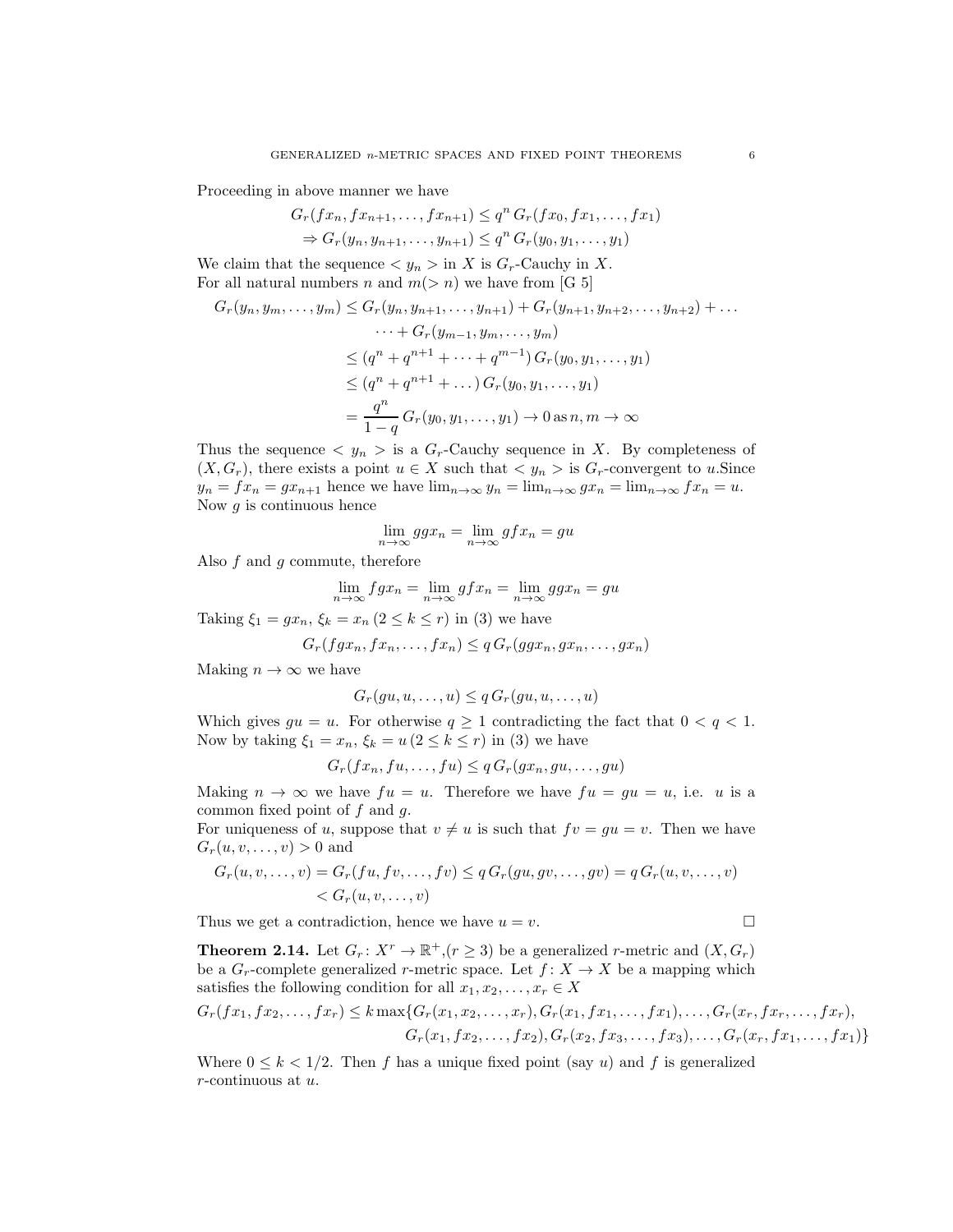*Proof.* Let  $f: X \to X$  be a mapping satisfying the given condition. Let  $y_0 \in X$  be an arbitrary point. Define a sequence  $y_n > 0$  by the relation  $y_n = f^n y_0$ , then by the given condition we have

$$
G_r(fy_{n-1}, fy_n, \ldots, fy_n) \le k \max\{G_r(y_{n-1}, y_n, \ldots, y_n), G_r(y_{n-1}, fy_{n-1}, \ldots, fy_{n-1}),
$$
  
\n
$$
\ldots \ldots, G_r(y_n, fy_n, \ldots, fy_n), G_r(y_{n-1}, fy_n, \ldots, fy_n),
$$
  
\n
$$
G_r(y_n, fy_n, \ldots, fy_n), \ldots, G_r(y_n, fy_{n-1}, \ldots, fy_{n-1})\}
$$

which gives

<span id="page-6-0"></span>
$$
G_r(y_n, y_{n+1}, \dots, y_{n+1}) \le k \max\{G_r(y_{n-1}, y_n, \dots, y_n), G_r(y_{n-1}, y_{n+1}, \dots, y_{n+1})\}
$$
\n(2.15)

By [G 5] we have

 $G_r(y_{n-1}, y_{n+1}, \ldots, y_{n+1}) \leq G_r(y_{n-1}, y_n, \ldots, y_n) + G_r(y_n, y_{n+1}, \ldots, y_{n+1})$ Hence from [\(2.15\)](#page-6-0) we have

$$
G_r(y_n, y_{n+1}, \dots, y_{n+1}) \le k \max\{G_r(y_{n-1}, y_n, \dots, y_n), G_r(y_{n-1}, y_n, \dots, y_n)\} +
$$
  

$$
G_r(y_n, y_{n+1}, \dots, y_{n+1})\}
$$

Thus

$$
G_r(y_n, y_{n+1}, \dots, y_{n+1}) \le k \{ G_r(y_{n-1}, y_n, \dots, y_n) + G_r(y_n, y_{n+1}, \dots, y_{n+1}) \}
$$
  
Which gives

Which gives

<span id="page-6-1"></span>
$$
G_r(y_n, y_{n+1}, \dots, y_{n+1}) \le \frac{k}{1-k} G_r(y_{n-1}, y_n, \dots, y_n)
$$
 (2.16)

Let  $q = \frac{k}{1-k}$ , then  $q < 1$  since  $0 \le k < 1/2$  and by repeated application of  $(2.16)$ we have

<span id="page-6-2"></span>
$$
G_r(y_n, y_{n+1}, \dots, y_{n+1}) \le q^n G_r(y_0, y_1, \dots, y_1)
$$
\n(2.17)

For all natural numbers n and  $m(> n)$  we have by repeated use of [G 5] and [\(2.17\)](#page-6-2) that n

$$
G_r(y_n, y_m, \dots, y_m) \leq \frac{q^n}{1-q} G_r(y_0, y_1, \dots, y_1) \to 0 \text{ as } n, m \to \infty
$$

Thus the sequence  $\langle y_n \rangle$  is a  $G_r$ -Cauchy sequence in X. By completeness of  $(X, G_r)$ , there exists a point  $u \in X$  such that  $\langle y_n \rangle$  is  $G_r$ -convergent to u. Suppose that  $fu \neq u$ , then

$$
G_r(y_n, fu, \ldots, fu) \le k \max\{G_r(y_{n-1}, u, \ldots, u), G_r(y_{n-1}, y_n, \ldots, y_n), \ldots, G_r(u, fu, \ldots, fu),
$$
  

$$
G_r(y_{n-1}, fu, \ldots, fu), G_r(u, fu, \ldots, fu), \ldots, G_r(u, y_n, \ldots, y_n)\}
$$

or

$$
G_r(y_n, fu, \ldots, fu) \le k \max \{ G_r(y_{n-1}, u, \ldots, u), G_r(y_{n-1}, y_n, \ldots, y_n), G_r(u, fu, \ldots, fu),
$$
  

$$
G_r(y_{n-1}, fu, \ldots, fu), G_r(u, y_n, \ldots, y_n) \}
$$

Taking the limit as  $n \to \infty$ , and using the fact that the function  $G_r$  is continuous on its variables, we have  $G_r(u, fu, \ldots, fu) \leq k G_r(u, fu, \ldots, fu)$ , which is a contradiction, since  $0 \leq k < 1/2$ . So we have  $u = fu$ .

For uniqueness of u, suppose that  $v \neq u$  is such that  $f v = v$ , then we have

$$
G_r(u, v, \dots, v) = G_r(fu, fv, \dots, fv) \le k \max\{G_r(u, v, \dots, v), G_r(v, fu, \dots, fu)\}
$$
  
or

$$
G_r(u, v, \dots, v) \le k \max\{G_r(u, v, \dots, v), G_r(v, u, \dots, u)\}
$$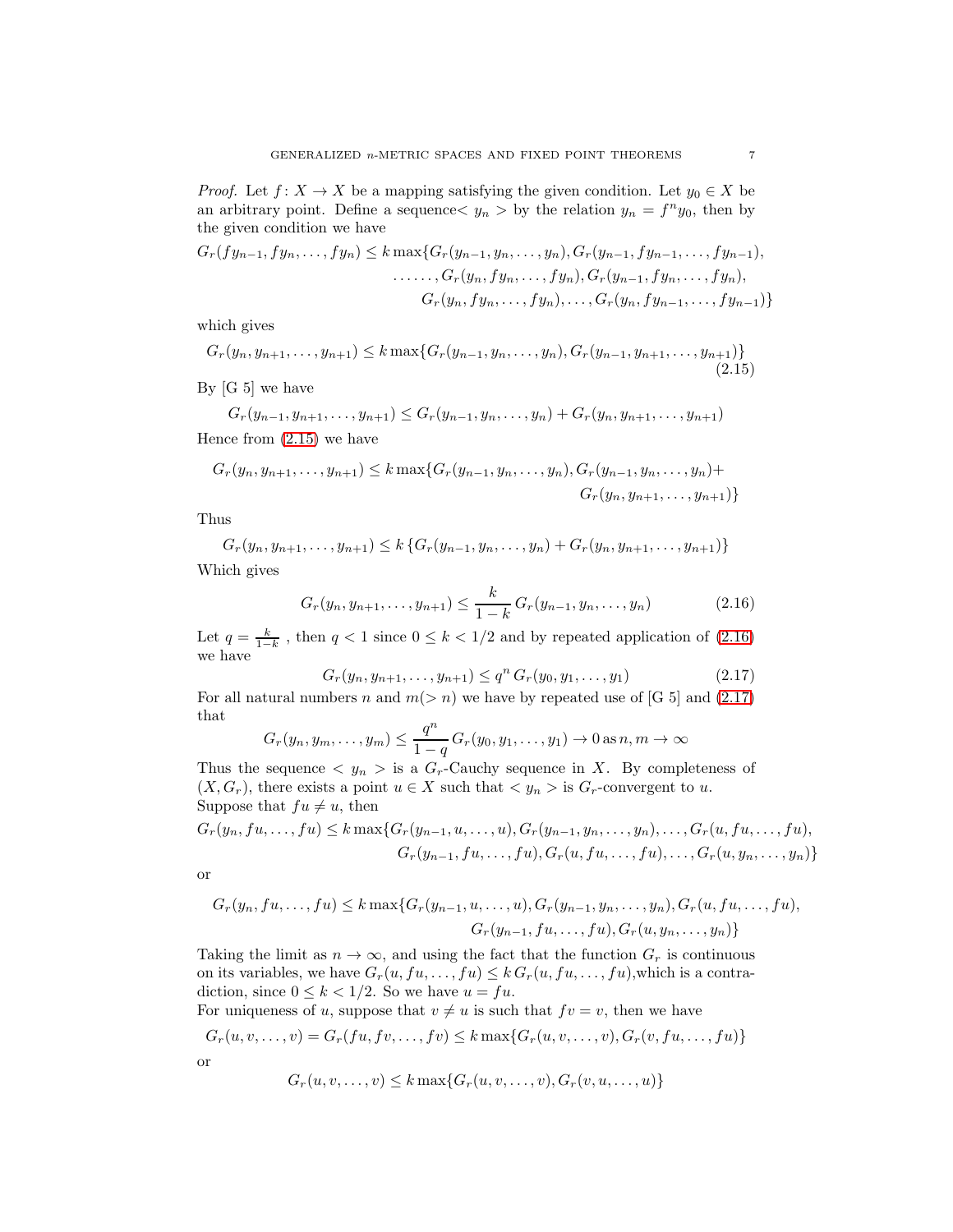So, it must be the case that  $G_r(u, v, \ldots, v) \leq k G_r(v, u, \ldots, u)$ .

Again by the same argument we find that  $G_r(v, u, \ldots, u) \leq k G_r(u, v, \ldots, v)$ . Thus we have  $G_r(u, v, \ldots, v) \leq k^2 G_r(u, v, \ldots, v)$ . Which implies that  $u = v$ , since  $0 \leq k \leq 1/2$ .

Now to prove that f is generalized r-continuous at u, let  $\langle y_n \rangle$  be any sequence in X such that it is  $G_r$ -convergent to u, then

$$
G_r(fy_n, fu, \ldots, fu) \le k \max\{G_r(y_n, u, \ldots, u), G_r(y_n, fy_n, \ldots, fy_n), \ldots, G_r(u, fu, \ldots, fu),
$$
  

$$
G_r(y_n, fu, \ldots, fu), \ldots, G_r(u, fu, \ldots, fu), G_r(u, fy_n, \ldots, fy_n)\}
$$

or

$$
G_r(fy_n, u, \dots, u) \le k \max\{G_r(y_n, u, \dots, u), G_r(y_n, fy_n, \dots, fy_n), G_r(u, fy_n, \dots, fy_n)\}
$$
  
By [G 5] we have

$$
G_r(y_n, fy_n, \ldots, fy_n) \le G_r(y_n, u, \ldots, u) + G_r(u, fy_n, \ldots, fy_n)
$$

Thus we deduce that

$$
G_r(fy_n, u, \ldots, u) \leq k \left\{ G_r(y_n, u, \ldots, u) + G_r(u, fy_n, \ldots, fy_n) \right\}
$$

Using proposition [2.1](#page-2-2) we have

$$
G_r(fy_n, u, \dots, u) \le k \{ G_r(y_n, u, \dots, u) + (r-1) G_r(fy_n, u, \dots, u) \}
$$

or

$$
G_r(fy_n, u, \dots, u) \leq \frac{k}{1 - (r-1)k} G_r(y_n, u, \dots, u)
$$

Taking the limit as  $n \to \infty$ , we see that  $G_r(fy_n, u, \ldots, u) \to 0$  and so by propo-sition [2.5](#page-3-2) the sequence  $\langle f y_n \rangle$  is  $G_r$ -convergent to  $u = fu$ . Therefore proposi-tion [2.8](#page-3-3) implies that  $f$  is generalized  $r$ -continuous at  $u$ .

 $\Box$ 

### 3. Acknowledgement

The author is thankful to the referee for his valuable comments and suggestions on this manuscript.

### **REFERENCES**

- <span id="page-7-8"></span>[1] M. Abbas, W. Sintunavarat, P. Kumam, Coupled fixed point of generalized contractive mappings on partially ordered G-metric spaces, Fixed Point Theory Appl. 2012, 31 (2012).
- <span id="page-7-6"></span>[2] B. C. Dhage, A study of some fixed point theorem, Ph.D. Thesis, Marathwada Univ. Aurangabad, (1984).
- <span id="page-7-0"></span>[3] S. Gähler, 2-metrische räume und ihre topologische struktur, Math. Nachr., 26 (1963), 115-148.
- <span id="page-7-2"></span><span id="page-7-1"></span>[4] S. Gähler, Zur geometric 2-metrische räume, Rev. Roum. Math. Pures et Appl., 11 (1966), 664-669.
- [5] K. S. Ha, Y. J. Cho and A. White, strictly convex and 2-convex 2-normed spaces, Math. Japonica, 33 (1988), No.3, 375-384.
- <span id="page-7-4"></span>[6] K. A. Khan, On the possibility of N-topological spaces, International Journal of Mathematical Archive (IJMA) 3 (2012), No.7, 2520-2523.
- <span id="page-7-7"></span>[7] Z. Mustafa and B. Sims, Some remarks concerning D-metric spaces, Proceedings of the International Conferences on Fixed Point Theory and Applications, Valencia (Spain), July (2003), 189-198.
- <span id="page-7-3"></span>[8] Z. Mustafa and B. Sims, A new approach to generalized metric spaces, Journal of Nonlinear and Convex Analysis, 7 (2006), No.2, 289-297.
- <span id="page-7-5"></span>[9] A. K. Sharma, A note on fixed points in 2-metric spaces, Indian J. Pure Appl. Math., 11 (1980), No.2, 1580-1583.